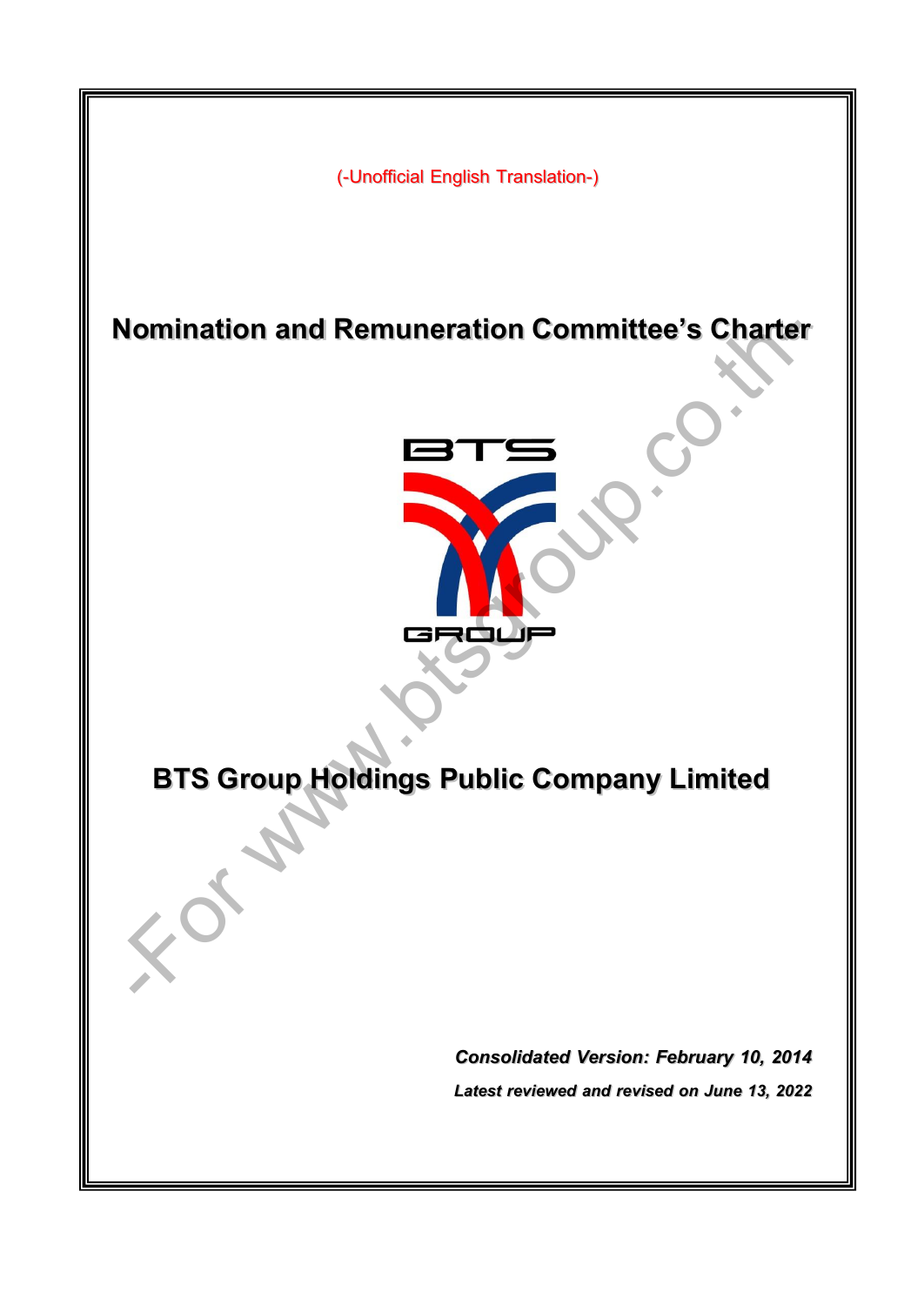### *Introduction*

BTS Group Holdings Public Company Limited (the "Company") is recognized and aware of the importance of the good corporate governance of the listed companies. To support the performance of the Board of Directors in nominating the directors and determining the directors' remuneration, the Board of Directors appointed two subcommittees, namely "Nomination Committee" and "Remuneration Committee" on May 28, 2009. Afterwards, the Board of Directors' Meeting held on July 26, 2011 resolved to approve the restructuring of two sub-committees to be one sub-committee, namely "Nomination and Remuneration Committee" and approve the Nomination and Remuneration Committee's Charter.

This Nomination and Remuneration Committee's Charter (this "Charter") has been prepared by addressing the Structure of the Nomination and Remuneration Committee, Rules of Meeting of the Nomination and Remuneration Committee, Duties and Responsibilities of the Nomination and Remuneration Committee, including the Nomination of New Directors in order to allow the Nomination and Remuneration Committee to perform their duties appropriately in accordance with the objective of the establishment of the Nomination and Remuneration Committee. minaling the directors and determining the directors' remuneration, the Board of Directors appointed two sultantified the directors' remuneration Committee' on May 28, 2009. Afterwards, then the ministers, namely "Nominati

This Charter was approved by the Board of Directors' Meeting held on February 10, 2014, and has been reviewed and amended from time to time to correspond with the organization structure and to promote the good corporate governance of the Company.

This Charter (as amended) shall be effective on June 13, 2022 henceforth.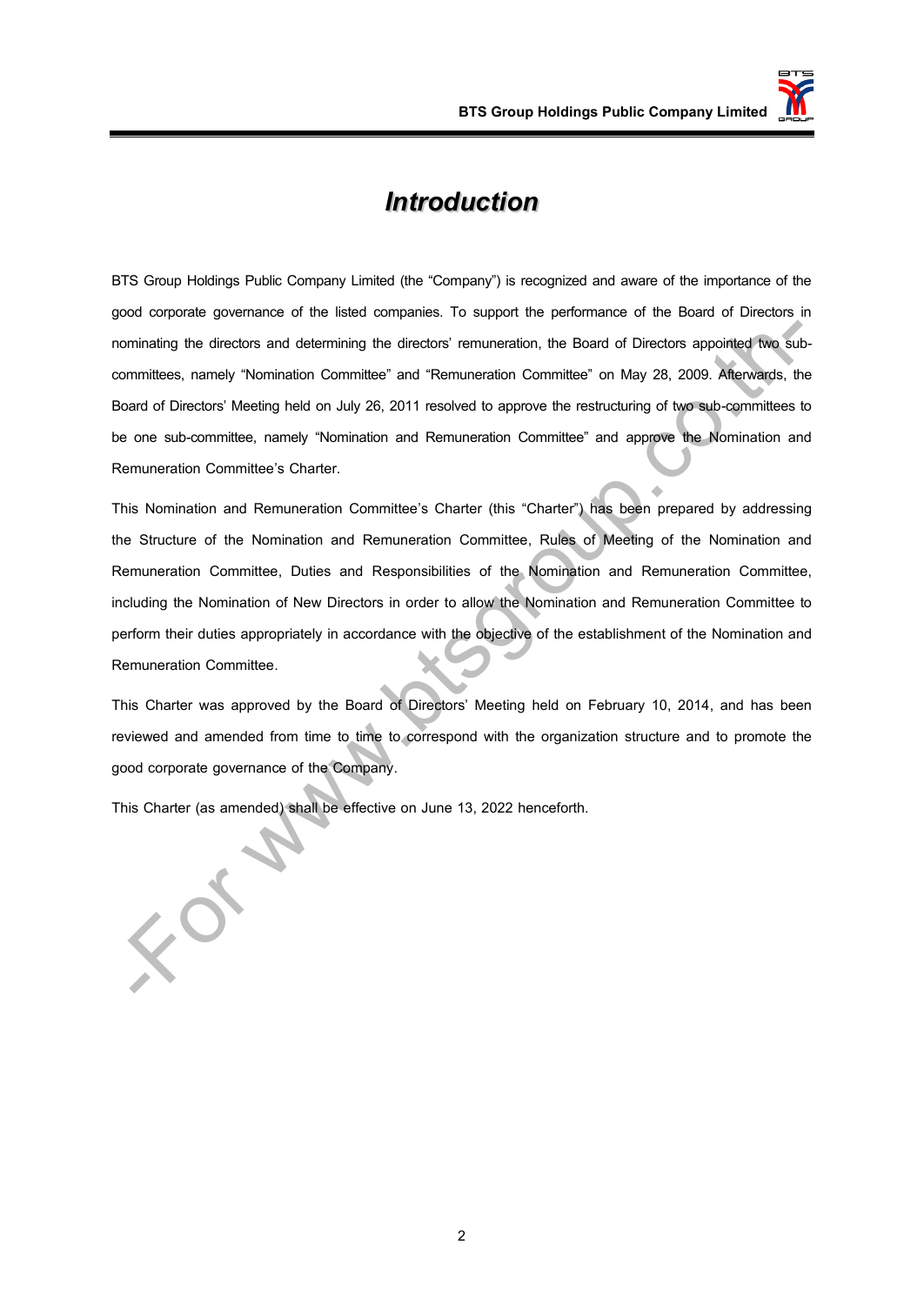## *Structure of Nomination and Remuneration Committee*

- 1. The Nomination and Remuneration Committee shall consist of the members who are directors and shall be at least 3 members but shall not exceed 5 members. The members shall be appointed by the Board of Directors. The majority of the members of the Nomination and Remuneration Committee shall be the independent directors;
- 2. One of the members of the Nomination and Remuneration Committee shall act as the Chairman of the Nomination and Remuneration Committee. The Chairman of the Nomination and Remuneration Committee shall be appointed by the Board of Directors or the members of the Nomination and Remuneration Committee; State of the Northeast of the Northeast Committee shall have a secretary to assist their performance of the Northeast Committee shall act as the Chamilton and Remuneration Committee shall act as the Chamilton and Remunerat
- 3. The members of the Nomination and Remuneration Committee shall hold the office for a term of three years. The retired members may be re-appointed by the Board of Directors;
- 4. The members of the Nomination and Remuneration Committee shall cease from their office in case of:
	- 4.1. retirement by rotation;
	- 4.2. resignation;
	- 4.3. death;
	- 4.4. cease from office of director for any reasons set forth in the Company's Articles of Association;
- 5. In case of a vacancy in the Nomination and Remuneration Committee, the Board of Directors may appoint the qualified director as a replacement; and
- 6. The Nomination and Remuneration Committee shall have a secretary to assist their performance of duties.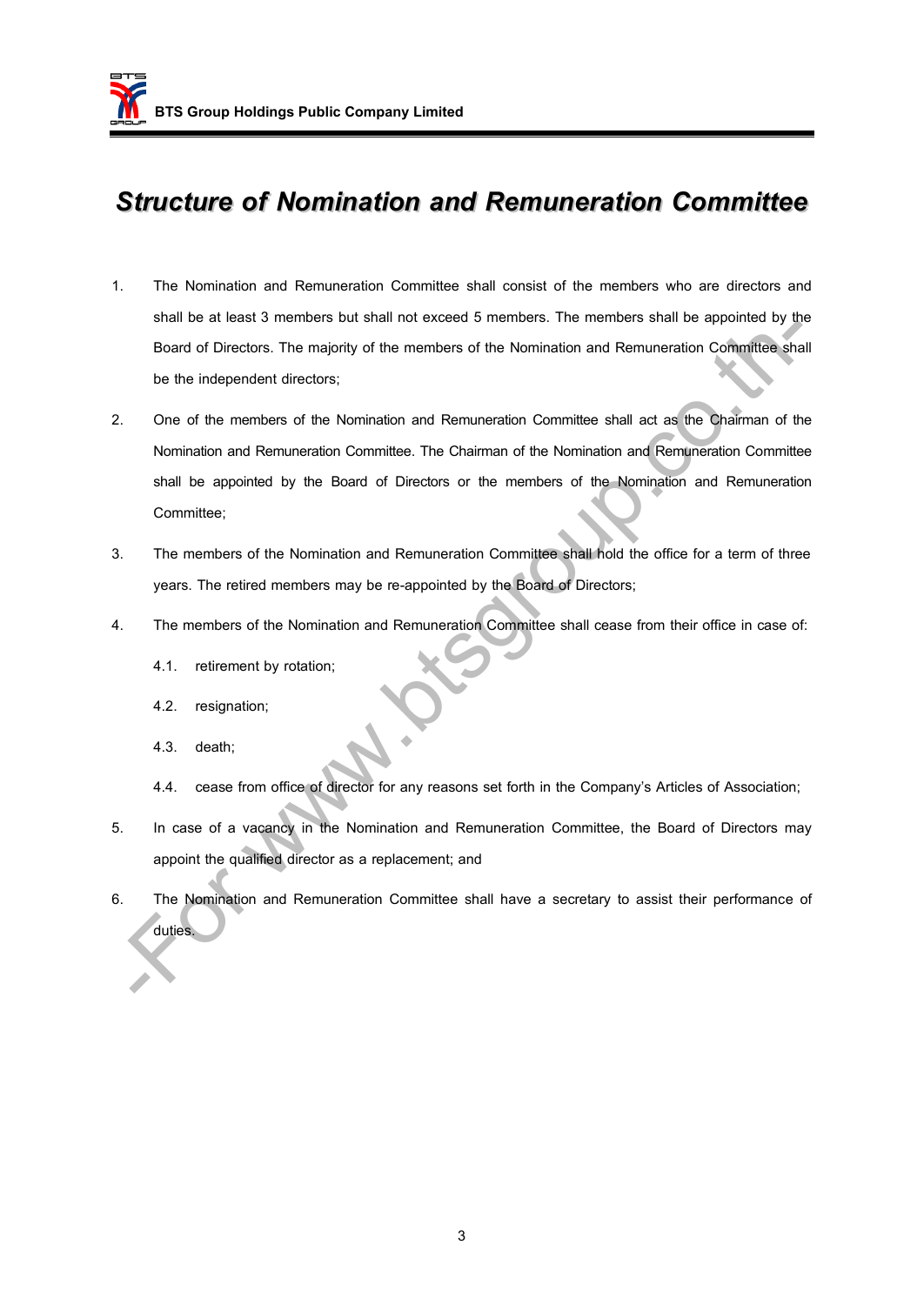## *Rules of Meeting of*

# *the Nomination and Remuneration Committee*

- 1. The Nomination and Remuneration Committee shall hold at least two meetings in each fiscal year. The additional meetings may be called as necessary and appropriate;
- 2. The quorum for the meeting of the Nomination and Remuneration Committee shall consist of no less than a half of the members;
- 3. If the Chairman of the Nomination and Remuneration Committee is not present at the meeting or unable to perform his duties, the presenting members may choose one of the members as the chairman for such meeting; and
- 4. A resolution of the meeting shall be made in a majority voting basis. In the case of an equality of votes, the chairman of the meeting shall have a casting vote.

-Formal Strait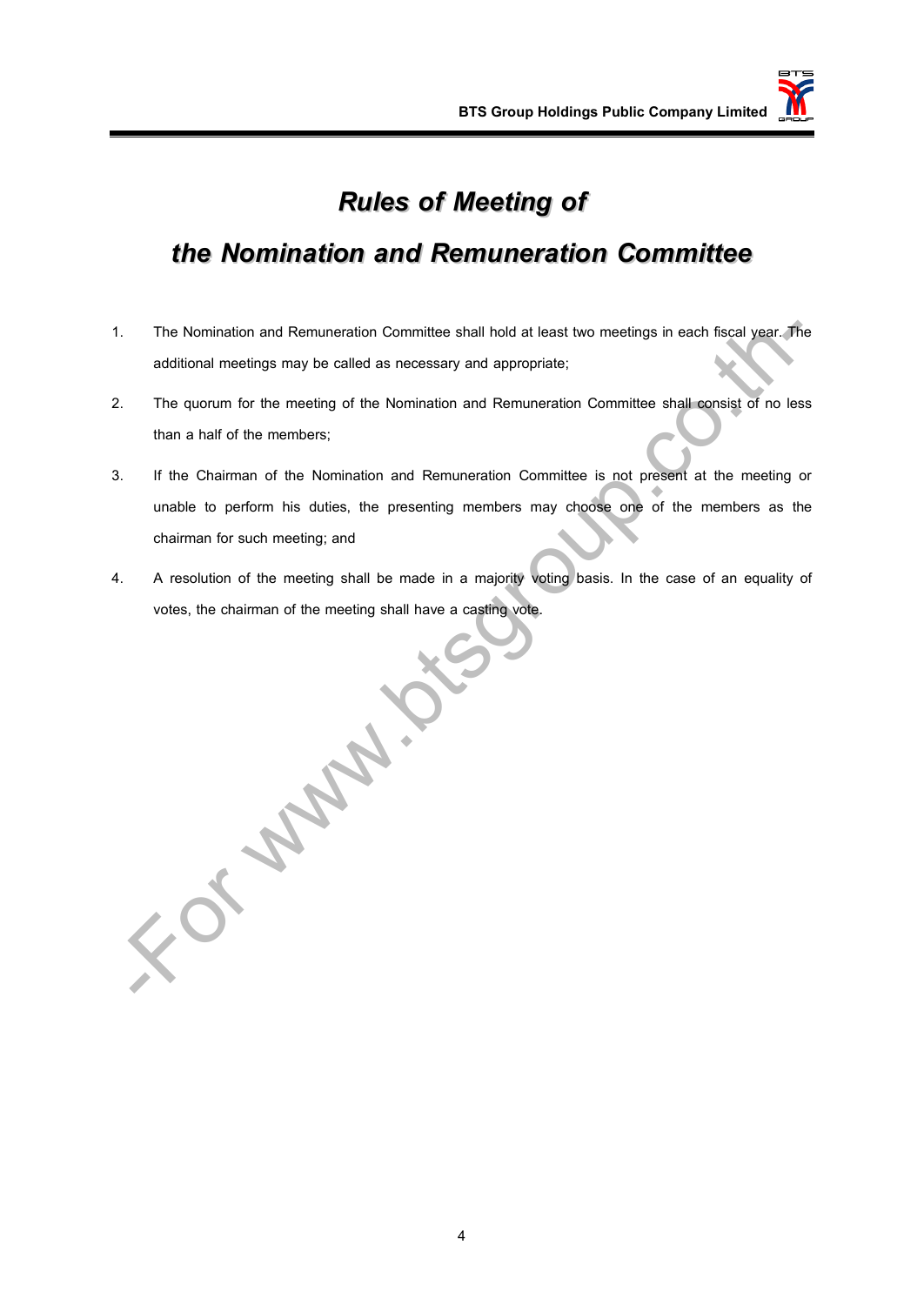# *Duties and Responsibilities of the Nomination and Remuneration Committee*

Nomination and Remuneration Committee has duties and responsibilities as follows:

- 1. To consider and provide an opinion on the Board of Directors' structure, such as the appropriate size and composition of the Board of Directors, taking into consideration the Company's size and business strategy in comparison with the current size and composition of the Board of Directors as well as to review the independency of each independent director, for the adjustment of the Board of Directors' structure to correspond with the Company's strategy; mination and Remuneration Committee has duties and responsibilities as follows:<br>
To consider and provide an ophion on the Board of Directors' structure, such as the appropriate siz<br>
and composition of the Board of Director
- 2. To determine the criteria and process in selecting a person for the position of director, by considering:
	- qualifications of a director which correspond with the Company's business strategy, structure, size and composition of the Board of Directors as determined by the Board of Directors, including the diversity in the structure (Board Diversity) and other qualifications being required and inadequate in the Board of Directors (Board Skill Matrix);
	- the appropriateness of their knowledge, experience, expertise and time availability as well as other requirements as stipulated by the laws or regulations of the government authorities;
- 3. To select a director who has qualifications in accordance with the specified qualifications:
	- If the directors retire by rotation, to recommend those persons to the Board of Directors for approval and to further propose to the shareholders' meeting for consideration and appointment;
		- If there is a vacancy in the Board of Directors for any reasons other than the retirement by rotation, to propose a person/persons to the Board of Directors for consideration and appointment as a new director to replace the vacant position;
	- If there is a need on the appointment of an additional director to correspond with the Board of Directors' structure, to recommend a person/persons to the Board of Directors for approval and to further propose to the shareholders' meeting for consideration and appointment;
- 4. To consider the structure, amount, form and criteria for all types of appropriate remuneration (monetary and non-monetary) for the Chairman of the Board of Directors, directors and members of the subcommittees, taking into account the remuneration of other companies in the same industry and other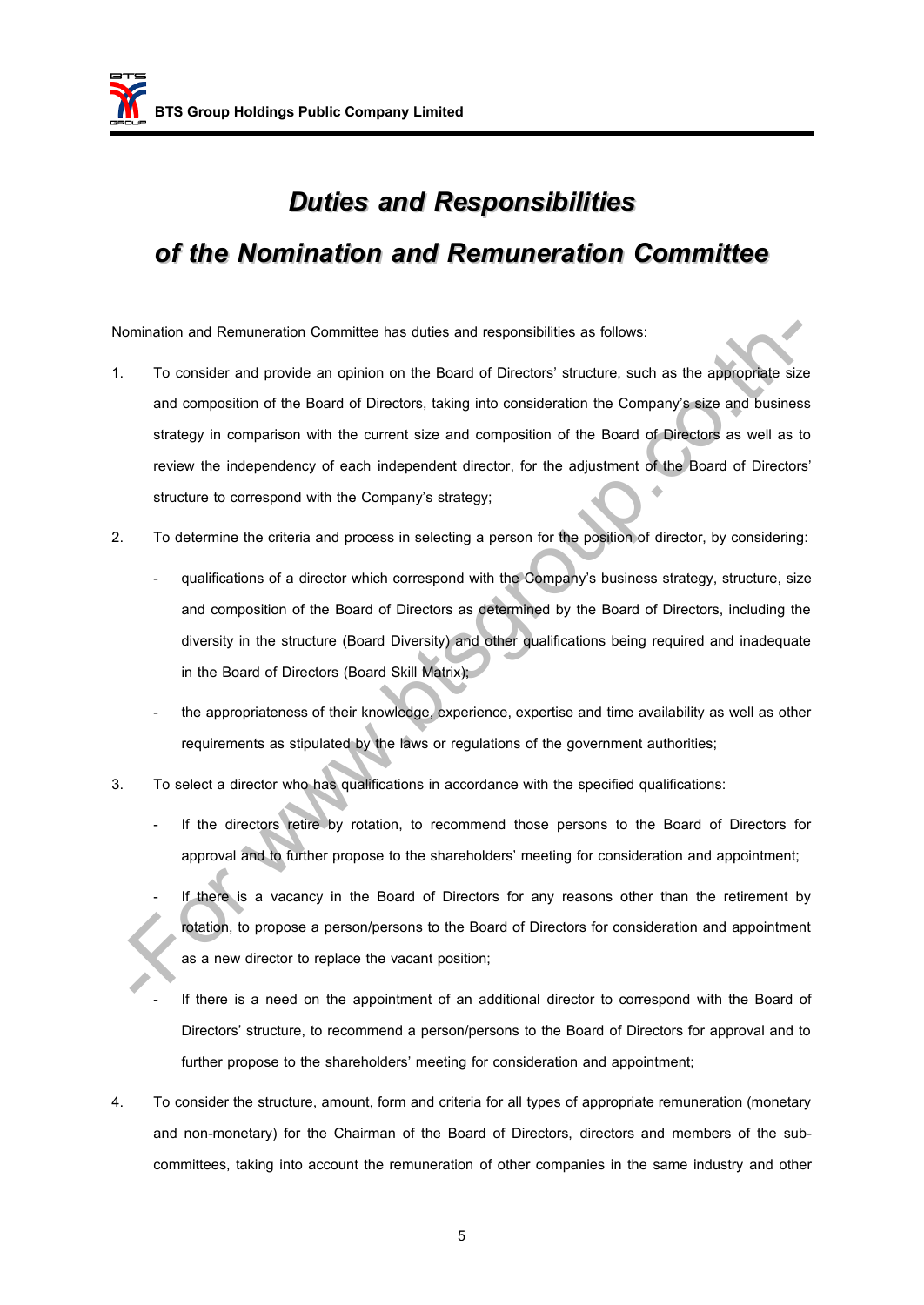listed companies on the Stock Exchange of Thailand in the same range of market capitalization. This is in order to motivate and maintain the valuable directors with the Company and to propose to the Board of Directors for approval and to further propose to the shareholders' meeting for consideration and approval;

- 5. To select the senior executives (i.e. Chief Executive Officer, Deputy Chief Executive Officer, and other Chief Officer positions) who shall have at least the following qualifications:
	- Possessing all qualifications under the securities and exchange law, rules and regulations of the Company and relevant supervisory agencies and the good corporate governance of the Company; and
	- Possessing the qualifications which are appropriate and in accordance with the business strategy of the Company, as well as having vision for managing big-size organization, leadership skill, appropriate knowledge, experience, expertise and ability to contribute and dedicate time for the Company's business affairs both in the domestic and international levels as the senior executives of the Company;
- 6. To consider the performance evaluation criteria of the Chief Executive Officer and propose the result of such evaluation to the Board of Directors for approval, to propose the structure, amount and form of remuneration of the Chief Executive Officer, both short-term and long-term remuneration, in correspondence with the result of the performance evaluation to the Board of Directors for approval, as well as determining and governing the performance evaluation, remuneration mechanism and welfare for all employees pursuant to the remuneration structure as determined by the Board of Directors; To select the senior executives (i.e. Chief Executive Officer, Deputy Chief Executive Officer, and objective Officer positions) who shall have at least the following qualifications:<br>
- Possessing all qualifications under t
- 7. To prepare the director development plan in order to develop the knowledge of the existing directors and the new directors as regards the business of the Company, the roles and duties of directors and other significant developments, including to determine the new director orientation guidelines;
- 8. To consider the appropriateness and conditions in offering new shares, warrants or other securities to the directors and employees as a motivation for the directors and employees to perform and build the long-term value for the shareholders as well as to maintain the qualified personnel with the Company. Nonetheless, such remuneration shall be justified to the shareholders;
- 9. To report their performance to the Board of Directors and/or at the shareholders' meeting;
- 10. To conduct an evaluation of the performance of the Nomination and Remuneration Committee on an annual basis and report the evaluation result to the Board of Directors;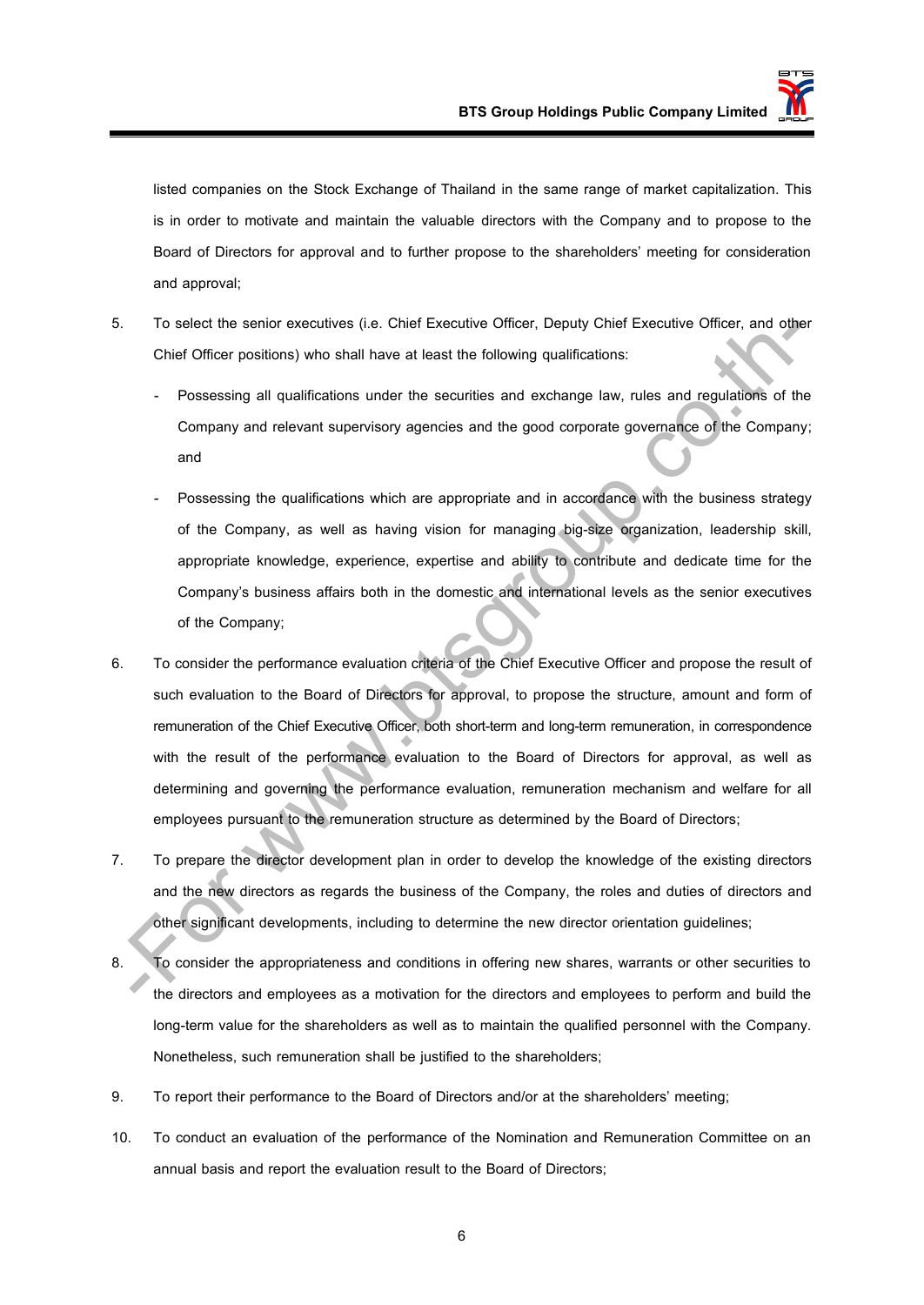- 11. To appoint the working group to assist the Nomination and Remuneration Committee in performing their duties as well as to appoint the independent expert consultants for providing advice and assistance for the performance of duties by the Nomination and Remuneration Committee; and
- 12. To perform any other acts related to the nomination of directors and determination of remuneration as assigned by the Board of Directors and to perform any other acts as stipulated by the laws or regulations of the authorities.

or www.bishout.

7